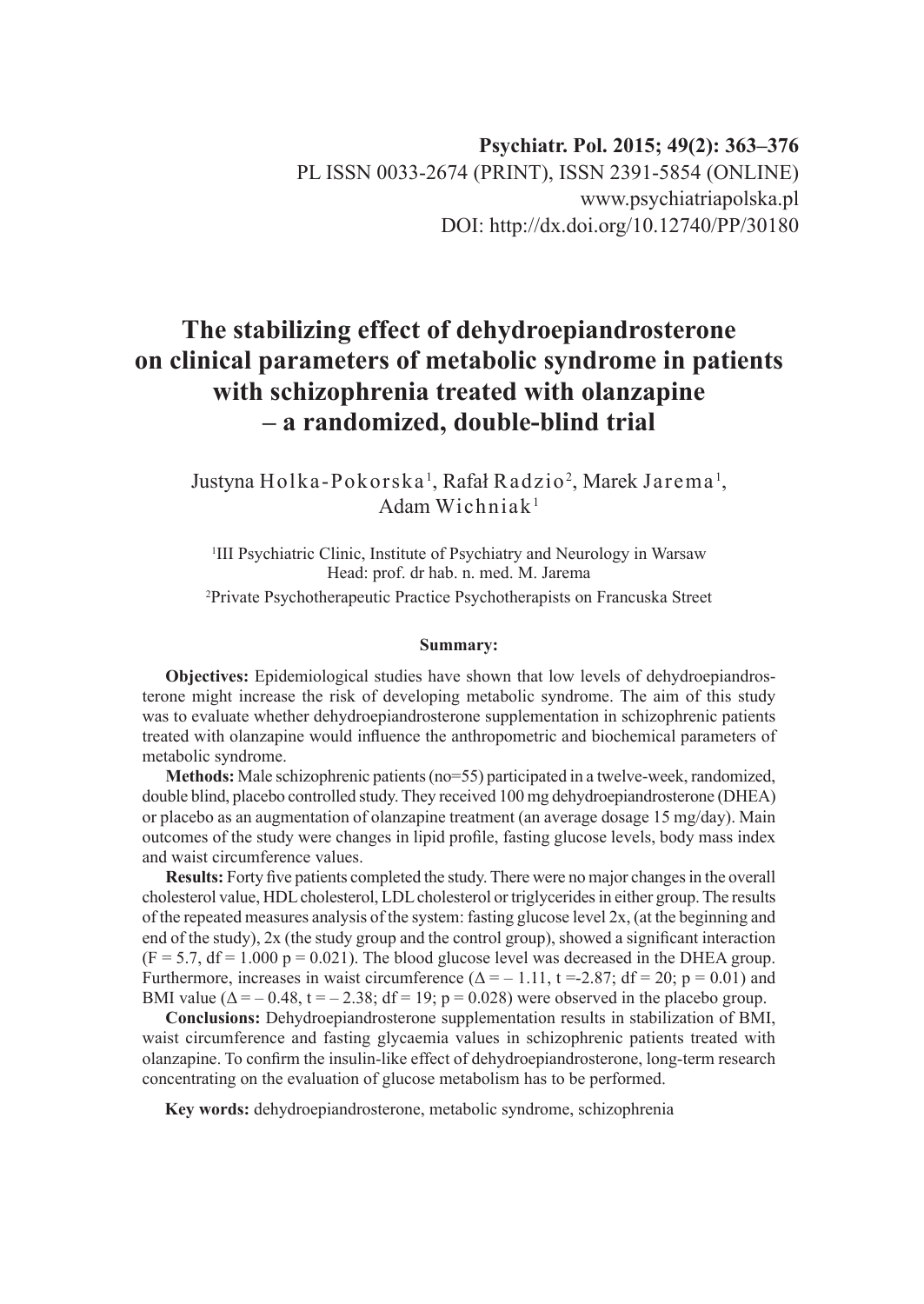#### **Introduction**

Metabolic syndrome is a construct created for the assessment of risk factors of atherosclerotic disease and type 2 diabetes. According to the current International Diabetes Federation (IFD) guidelines a criterion for the diagnosis of metabolic syndrome is central obesity, and two of the following four factors: raised triglycerides, increased systolic and diastolic blood pressure, reduced HDL cholesterol and raised fasting plasma glucose level [1]. Glucose and lipid metabolism abnormalities are observed 2–3 times more often in patients diagnosed with schizophrenia and schizoaffective disorder than in the overall population [2]. A metabolic syndrome, including a considerable weight increase, occurs in the course of treatment with many atypical antipsychotics and becomes evident after the first 10 weeks of treatment [3]. Weight increase has been observed in the majority of schizophrenic patients ( $n = 1432$ ) treated with both first and second generation antipsychotics [4]. Among young antipsychotic naïve patients diagnosed with a first episode of schizophrenia, dyslipidemia (i.e. reduced HDL cholesterol, and raised triglycerides) has been observed more often than in the general population [5] and worsens in the course of pharmacological treatment. Nowadays, metabolic abnormalities diagnosed in schizophrenic patients are considered as: genetically determined (especially visceral obesity), a part of the clinical picture of schizophrenia, a lifestyle consequences resulting from decreased physical activity and the result of antipsychotic pharmacotherapy [6]. The above abnormalities are also considered an effect of the increased vulnerability to stress of schizophrenic patients (resulting in excessive activity of the hypothalamic-pituitary axis) [6]. Nevertheless, metabolic abnormalities and clinical diabetes are observed more often in patients diagnosed with schizophrenia than in the overall population, even in people who have never been treated with antipsychotics [6].

Olanzapine is one of the most effective atypical antipsychotics, and can prevent a relapse of schizophrenia in a long-term observation. In the CATIE trial olanzapine has proved to be significantly better than other antipsychotics concerning the period of time from its introduction until the termination of antipsychotic treatment for a number of reasons [7]. However, olanzapine treatment is followed by a greater weight increase – basic symptom of metabolic syndrome – than is seen with the use of other antipsychotics (except clozapine) [8].

In the CATIE trial it was shown, that in as many as 30% of patients treated with olanzapine experienced more than a 7% weight increase compared to the primary values [9]. According to another study, olanzapine treatment may be related to a significant body mass increase of 0.9 kg/month or up to as much as 6–10 kg over a one year observation period [10]. It is assumed that the reason for the body weight increase during olanzapine treatment lies in the stimulation of appetite and an increased insulin resistance. The postulated etiopathogenic mechanism of this phenomenon is probably antagonism against the histamine H1 and serotonin 5-HT2C receptors. This may lead to stimulation of the appetite and be followed by binge eating [11, 12]. The search for new solutions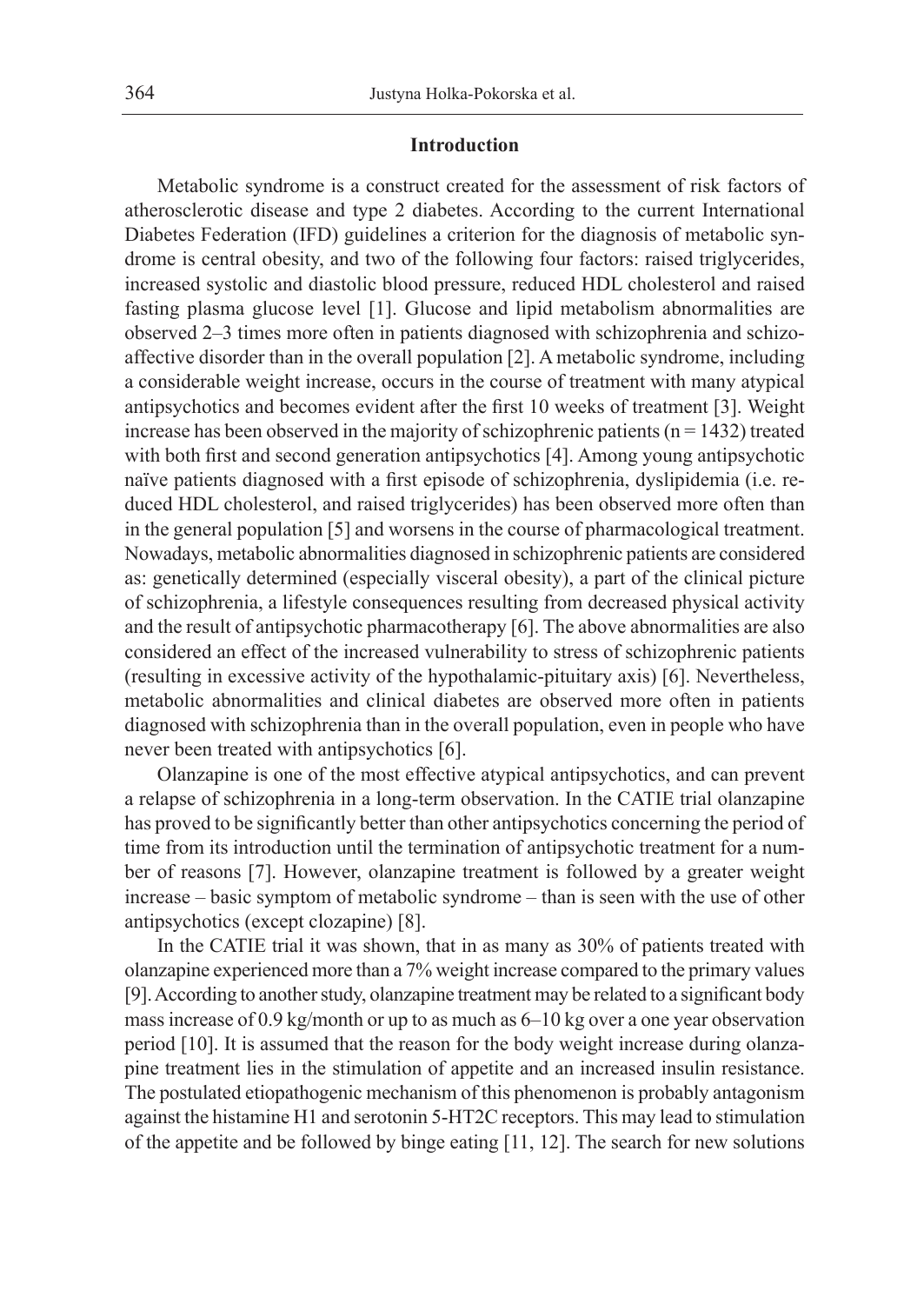that could prevent the development of the metabolic syndrome during treatment with both olanzapine and other atypical antipsychotic agents continues. Arange of substances which clinical effects included inhibition of excessive appetite or anti-diabetic properties have been examined. These included: amantadine, topiramate, fenfluramine, reboxetine, fluoxetine, fluvoxamine, sibutramine, orlistat and metphormine [13–17]. None of these substances has been recommended for metabolic syndrome that occurs in the course of antipsychotic pharmacotherapy. Fenfluramine and sibutramine have been withdrawn from the market because of their significant adverse effects. None of the substances newly registered for the treatment of obesity (phentermine, diethylpropion, phendimetrazine, lorcaserin or benzphetamine) [18] has been evaluated for effectiveness in the treatment of symptoms of metabolic syndrome in schizophrenic patients.

Dehydroepiandrosterone is a steroid hormone with weak androgenic properties produced by the adrenal cortex, and, in small amounts, by the gonads. It is a precursor for other steroid hormones, including oestrogens and androgens [19]. Dehydroepiandrosterone has been examined for years for its systemic antiatherosclerotic properties in order to increase insulin sensitivity and prevent the development of metabolic syndrome components. In experimental studies it has been proved that administering DHEA has a positive effect against obesity symptoms, atherosclerosis**,** osteoporosis Hyperlipidemia, and diabetes [20]. In a series of experiments, it has been confirmed that DHEA supplementation promotes insulin sensitivity in laboratory animals, although the mechanism of this phenomenon is not elucidated yet [21–24]. In another experimental study, is has been shown that DHEA administration leads to body weight decrease and reduced food intake in diabetic rats; it also contributes in reducing serum glucose levels in diabetic animals [25, 26]. It is assumed that DHEA acts through modulating the activity of liver enzymes responsible for gluconeogenesis, preventing atrophy of the islets of Langerhans, (or even increasing their volume) along with increasing insulin secretion, which has been proven in histological examination [21, 20, 27]. On the other hand, it has been shown in in-vitro studies that DHEA administration can cause the opposite outcome, that is, deterioration of the glycemic mechanism control and the functionality of islets of Langerhans' cells [28].

In recent experimental studies it has been proven that DHEA has antiatherosclerotic properties, imitating the properties of insulin by stimulating the production of both nitrogen and endotheline 1 [29]. Additionally, DHEA's antiatherosclerotic mechanism could be linked to the presence of its characteristic receptors in the smooth muscle tissue of human blood vessels. It has been also demonstrated that DHEA inhibits the proliferation of muscle cells, and reduces arteriosclerosis via these receptors [30]. It is known that DHEA's properties are independent of its conversion to oestrogens, however, a detailed antiatherosclerotic mechanism of DHEA is still unknown [31]. In in-vitro trials it has been shown that DHEA can inhibit adipogenesis in human subcutaneous tissue. This effect has not been confirmed for subcutaneous adipose tissue [32].

Clinical and epidemiological studies have shown a relationship between a low dehydroepiandrosterone level and cardiovascular diseases, especially coronary arte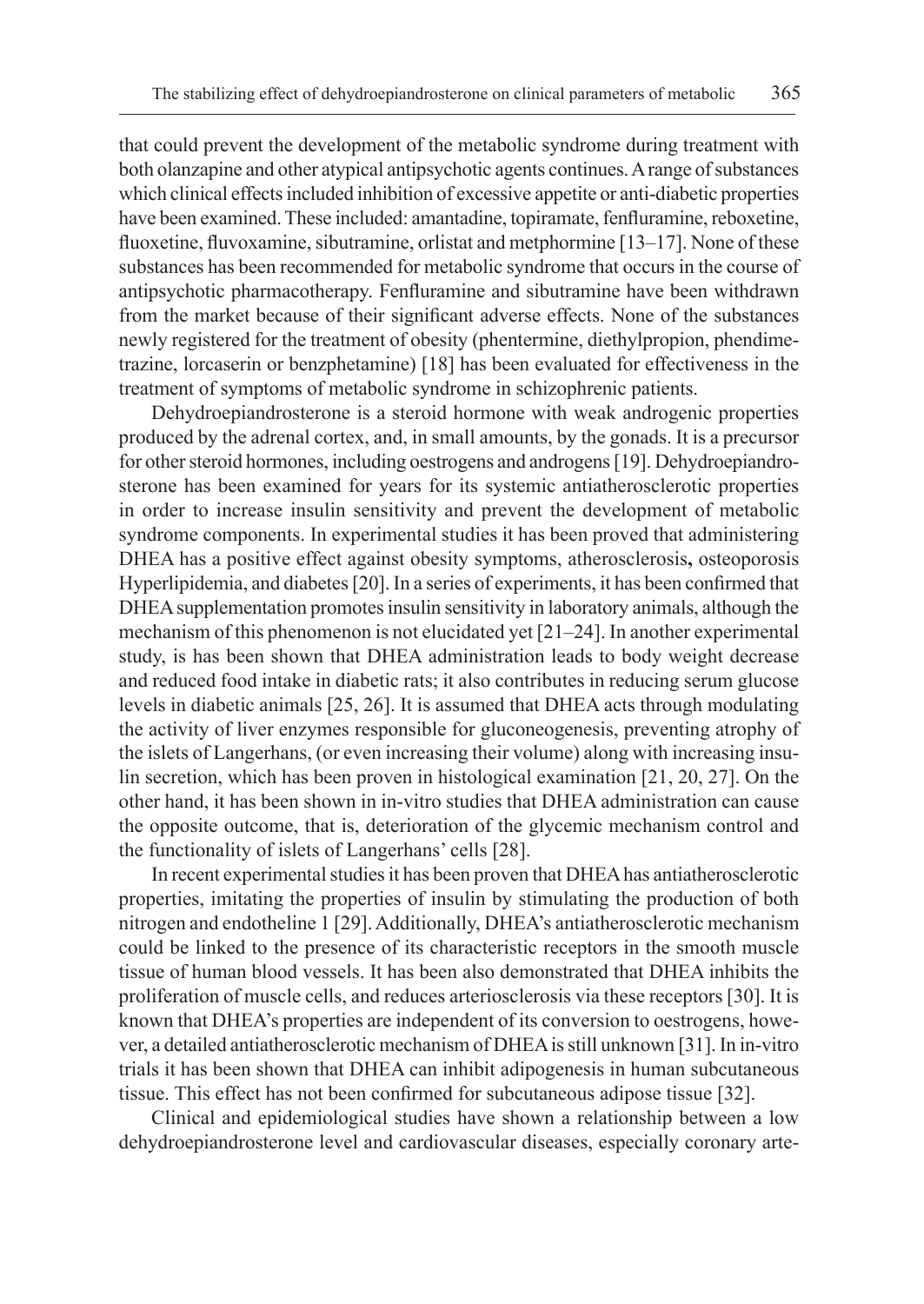ry disease. In the prospective Massachusetts Male Aging Study, conducted on men aged 40–70 ( $n = 1167$ ), the patients with the highest serum dehydroepiandrosterone and dehydroepiandrosterone sulfate were at the highest risk for developing coronary artery disease in a 9-year observation period [33]. Another prospective study of men aged 69–81 ( $n = 2644$ ) revealed that a low concentration of dehydroepiandrosterone might result in an increased risk of mortality due to heart failure or other diseases [34]. In a similar cohort prospective study (Study of Health in Pomerania) of 1004 men aged 20–79, a relationship between a low level of serum DHEA-S and incidental metabolic syndrome was not observed after five years. Such a dependency has been observed only for a low testosterone level [35]. Nevertheless, DHEA-S is metabolized in the human body to testosterone and the concentration of both hormones in serum can be correlated. In prospective women studies it has been noted that the concentration of DHEA and DHEA-S is not predictive for coronary artery disease [36].

A high level of free dehydroepiandrosterone is related to a lower body weight, both in men and women, and a reduced accumulation of abdominal adipose tissue in men [36]. However, there have been rare reports linking high levels of DHEA and increased insulin resistance, higher body mass index (BMI), and higher triglyceride and cholesterol levels in postmenopausal women [37].

Despite the development of new antipsychotics, olanzapine is one of the best antipsychotics which prevents schizophrenia relapse over a long-term observation period. Nevertheless, it increases the risk of developing metabolic syndrome. The objective of this study is to assess how the administration of dehydroepiandrosterone (100 mg/ day) can affect the diagnostic parameters of metabolic syndrome in schizophrenic men treated with olanzapine.

#### **Material**

The study was conducted on male patients aged 18–65 diagnosed with schizophrenia or schizoaffective disorders according to ICD-10 criteria. The patients could not have been treated with clozapine before and at the time of inclusion to the study required neuroleptic treatment. The group consisted of 55 patients, out of which 27 were randomized into the DHEA subgroup and 28 to the placebo group. The trial was conducted between October  $7<sup>th</sup> 2008$  and June  $30<sup>th</sup> 2011$ . All participants gave informed consent to participate in a study. The dehydroepiandrosterone and placebo were prepared and coded by Lekam LTD. The trial was accepted by the Committee on Bioethics of the Institute of Psychiatry and Neurology (Decision No 28/2007, 2006-11-9).

### **Method**

The study was constructed as a 12-week double blind randomized trial in two parallel groups of patients using DHEA or placebo. In cases in which the patient had been treated with olanzapine before, treatment was continued at a stable dose. In cases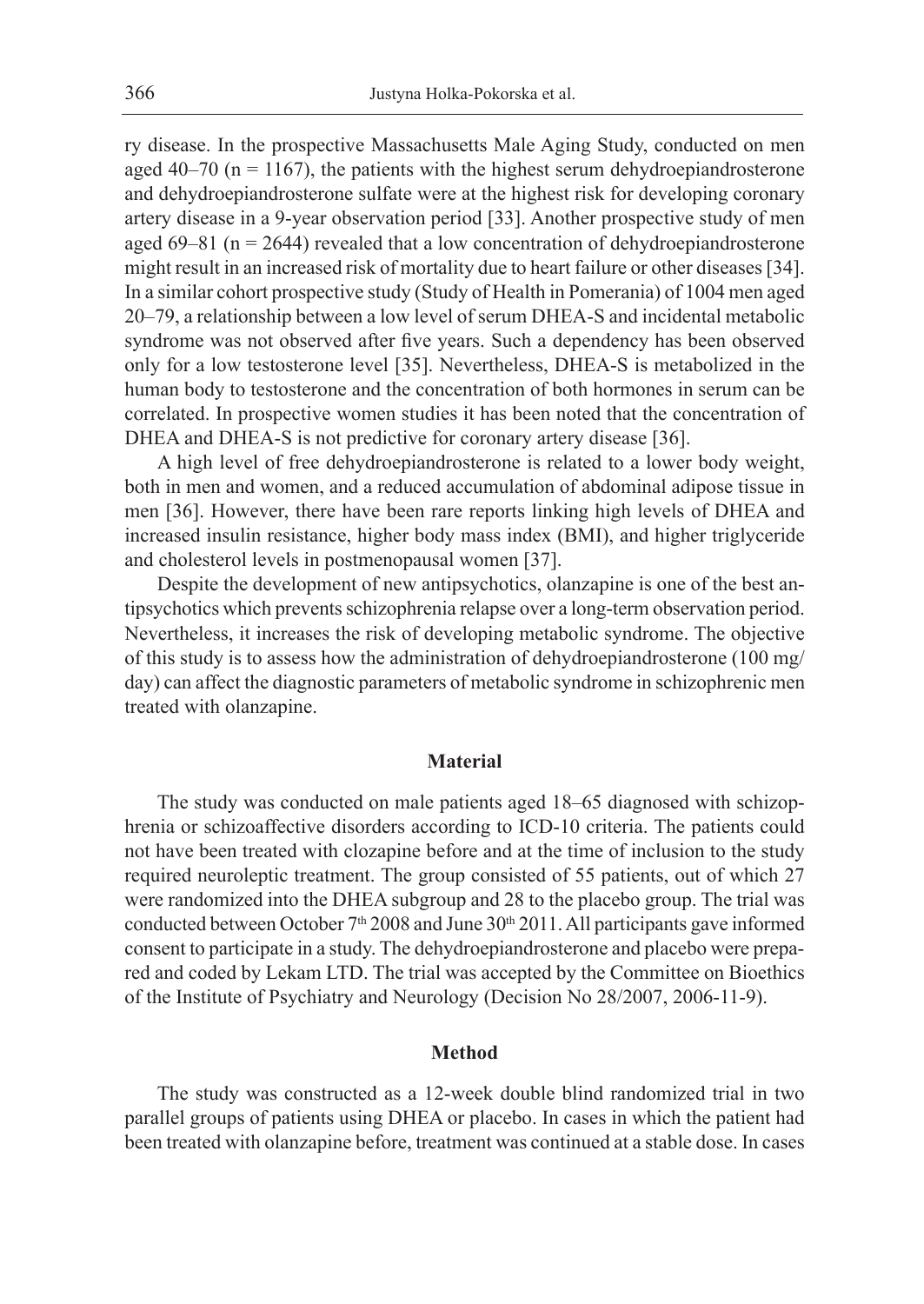where olanzapine treatment was newly introduced, it was continued until a stable dose of antipsychotic was achieved (defined as no need for a change in the dosage of olanzapine for at least 6 weeks). After that period, the patients were randomly assigned to one of two groups receiving either DHEA or placebo. The randomization was generated based on a computer-generated list of random numbers  $\leq 1$ ,  $2$ , where each new patient received the subsequent number on the list. For the first two weeks of the study, patients received 50 mg of DHEA or placebo. If it was well tolerated, the dosage was titrated up to 100 mg/day and continued until the end of the study protocol. The screening procedure consisted of a detailed medical interview and a physical examination (including height, weight, and waist circumference), ECG, laboratory tests: blood morphology, AspAt, AlAt, GGTP, bilirubin, sodium, potassium, urea, creatinine, PSA and a general urine examination. In order to determine the occurrence of parameters of metabolic syndrome the levels of: overall cholesterol, triglycerides, HDL cholesterol, LDL cholesterol and fasting blood glucose were determined. Also, the waist circumference and BMI value were assessed. Exclusionary criteria included the presence of psychiatric disorders other than schizophrenia (according to ICD-10), significant somatic disorders (including benign prostatic hyperplasia), current endocrine therapy, major aberrations in laboratory tests, excessive use of alcohol and other psychoactive substances. Additional disqualifying criteria included: major symptoms of olanzapine intolerance or the occurrence of side effects of dehydroepiandrosterone.

The statistical analysis included only the results from those patients who completed the study.

To describe the study groups, descriptive statistics such as mean and standard deviation were used (taking into account the standard error of the mean).

Kolmogorov-Smirnov test was conducted in order to determine whether the distribution of investigated variables did not differ from a normal distribution. All tested variables were not significantly different from a normal distribution with the exception of BMI and triglycerides values.

For parametric variables analysis of variance with repeated measurements and Student's t-test were used. For variables that did not meet the assumption of normality of distributions further analysis was performed using Mann-Whitney U test and Wilcoxon signed-rank test, which confirmed the obtained results. The detailed results are presented in tables, as mean values, taking into account the standard deviation and standard error of the mean. The significance of differences between the mean scores in each group was determined by Student's t-test equality of means for independent groups.

#### **Results**

The basic data on the physical state of the participants before the study were the following: mean weight of 85.5 kg in the placebo sub-group and 84.74 kg in the DHEA sub-group; mean estimated waist circumference of 93.4 cm for the placebo sub-group and 95.85 cm for the DHEA sub-group; and mean BMI of 27.4 for the placebo sub-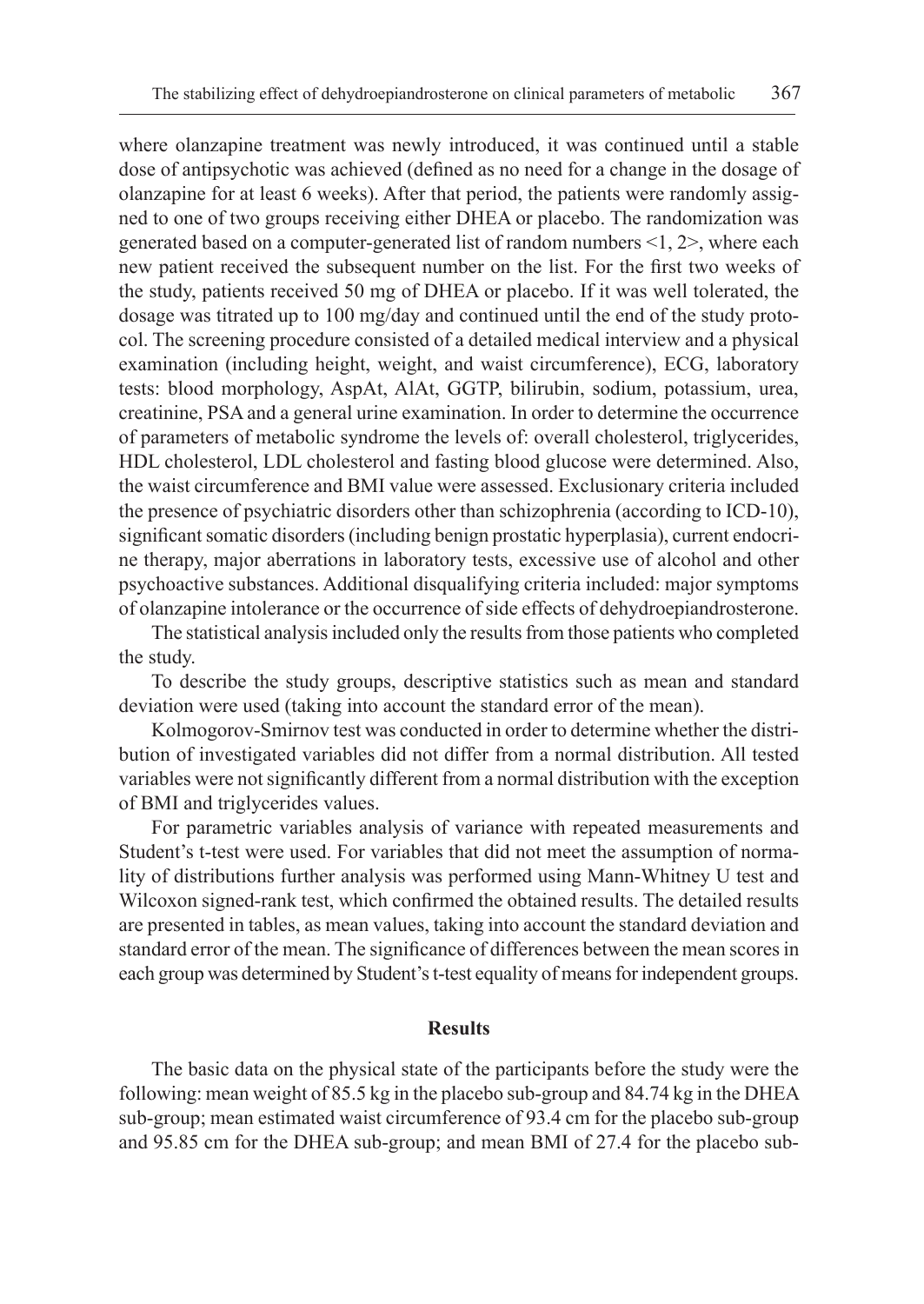group and 26.98 for the DHEA subgroup. The groups did not differ statistically in the primary parameters connected with the occurrence of metabolic syndrome, i.e. BMI, waist circumference, serum lipoprotein level and fasting blood glucose. Similarly, no differences between the groups were observed in the hormonal profile of the participants, i.e. levels of DHEA-S, cortisol, estradiol, testosterone, prolactin, luteinizing hormone (LH) and follicle-stimulating hormone (FSH). Initially only nine patients met the criteria of metabolic syndrome (table 1).

| Data on the initial clinical<br>parameters of metabolic | Placebo<br>$N = 28$ |           |           | <b>DHEA</b><br>$N = 27$ |           |           |    |
|---------------------------------------------------------|---------------------|-----------|-----------|-------------------------|-----------|-----------|----|
| syndrome                                                | Mean                | <b>SD</b> | <b>SE</b> | Mean                    | <b>SD</b> | <b>SE</b> | P  |
| Weight (kg)                                             | 85.57               | 13.58     | 2.56      | 84.74                   | 13.10     | 2.52      | ns |
| Waist circumference (cm)                                | 93.46               | 10.02     | 1.89      | 95.85                   | 9.20      | 1.77      | ns |
| <b>BMI</b>                                              | 27.40               | 4.76      | 0.91      | 26.98                   | 4.55      | 0.87      | ns |
| Overall cholesterol (mg/ml)                             | 196.02              | 29.36     | 5.65      | 197.40                  | 28.75     | 5.53      | ns |
| HDL cholesterol (mg/ml)                                 | 43.94               | 10.00     | 1.89      | 45.44                   | 10.48     | 2.01      | ns |
| Triglycerides in the serum (mg/dl)                      | 134.55              | 71.82     | 13.57     | 135.17                  | 103.00    | 20.20     | ns |
| LDL cholesterol (mg/dl)                                 | 121.15              | 28.52     | 5.39      | 125.72                  | 27.58     | 5.30      | ns |
| Fasting glucose level (mg/ml)                           | 88.69               | 11.37     | 2.15      | 95.04                   | 15.43     | 2.97      | ns |
| DHEA-S (ng/ml)                                          | 2665.21             | 1424.46   | 269.19    | 2484.23                 | 1796.12   | 352.24    | ns |

Table 1. **A comparison of the initial clinical parameters of metabolic syndrome for the DHEA sub-group and the placebo sub-group**

 $SD$  – standard deviation;  $SE$  – mean standard error;  $p$  – statistical significance of a difference

The study was completed by 45 patients out of 55, i.e. 81.5% of the randomized patients. The study was not completed by 6 patients from the placebo sub-group and 4 patients from the DHEA sub-group, respectively. None of the patients were excluded from the study due to the occurrence of major side effects of dehydroepiandrosterone or olanzapine. An analysis conducted using a Student's t-test did not show the occurrence of statistically important differences between the mean BMI measurements in the DHEA subgroup at the end of the trial compared to its beginning. However, in the placebo subgroup the mean BMI value increased  $(t = -2.38; df = 19; p = 0.028)$ . This difference in the mean BMI value (delta =  $+0.48$ kg/m2) was small enough to be of no medical importance. Similarly, the occurrence of statistically important differences between mean measurements of waist circumference in the DHEA subgroup was not noted. However, in the placebo subgroup the mean value of waist circumference increased to a statistically significant degree ( $t = -2.87$ ; df = 20; p = 0.01). Again, the difference in mean value of waist circumference (delta  $= +1.11$  cm) for the placebo subgroup was not clinically important.

There were no differences of statistical importance between the mean measurements of: overall cholesterol level, triglycerides level, HDL cholesterol level, or LDL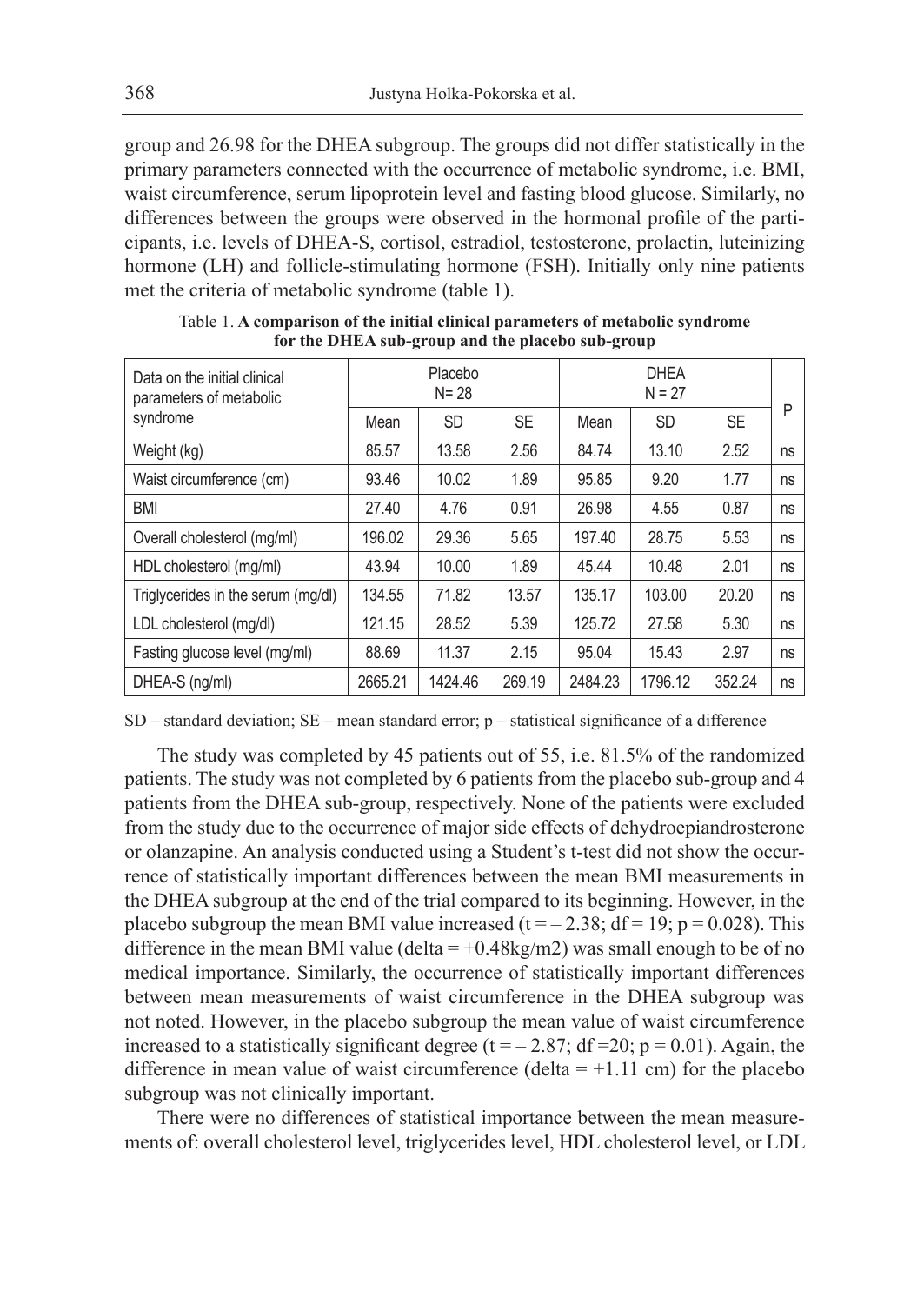cholesterol level from the beginning and the end of the trial in the DHEA subgroup compared to the placebo subgroup. One major difference referred to the mean values of blood fasting glucose levels which, in the placebo subgroup, increased to a statistically significant degree, while they remained unchanged in the DHEA subgroup (table 2).

|                                             |                    | Placebo             |                                          | <b>DHEA</b>        |                     |                                         |  |
|---------------------------------------------|--------------------|---------------------|------------------------------------------|--------------------|---------------------|-----------------------------------------|--|
| Parameters related to<br>metabolic syndrome | Day 1<br>Mean (SD) | Day 82<br>Mean (SD) | Student's<br>t-test                      | Day 1<br>Mean (SD) | Day 82<br>Mean (SD) | Student's<br>t-test                     |  |
| <b>BMI</b>                                  | 27.15<br>(4.90)    | 27.63<br>(4.78)     | $t = -2.38$<br>$df = 19$<br>$p = 0.028$  | 27.03<br>(4.20)    | 26.63<br>(3.64)     | $t = 1.30$<br>$df = 22$<br>$p = 0.20$   |  |
| Waist circumference<br>(cm)                 | 93.38<br>(11.18)   | 94.50<br>(11.11)    | $t = -2.86$<br>$df = 20$<br>$p = 0.010$  | 95.95<br>(8.55)    | 95.30<br>(7.14)     | $t = 1.06$<br>$df = 22$<br>$p = 0.30$   |  |
| Overall cholesterol<br>(mg/ml)              | 194.03<br>(24.64)  | 201.40<br>(26.85)   | $t = -1.42$<br>$df = 20$<br>$p = 0.16$   | 192.13<br>(25.87)  | 192.92<br>(34.62)   | $t = 1.175$<br>$df = 22$<br>$p = 0.863$ |  |
| Triglycerides in the<br>serum (mg/dl)       | 110.88<br>(34.47)  | 110.86<br>(43.23)   | $t = 0.002$<br>$df = 20$<br>$p = 0.998$  | 143.62<br>(113.19) | 137.62<br>(76.19)   | $t = 0.415$<br>$df = 19$<br>$p = 0.683$ |  |
| <b>HDL</b> cholesterol<br>(mq/ml)           | 45.54<br>(9.42)    | 46.42<br>(8.45)     | $t = -0.58$<br>$df = 20$<br>$p = 0.564$  | 45.28<br>(10.44)   | 45.59<br>(11.80)    | $t = -0.153$<br>$df = 22$<br>$p = 0.88$ |  |
| <b>LDL</b> cholesterol<br>(mg/dl)           | 122.58<br>(27.65)  | 129.38<br>(24.36)   | $t = -1.44$<br>$df = 20$<br>$p = 0.164$  | 122.40<br>(25.72)  | 120.42<br>(25.36)   | $t = 0.336$<br>$df = 22$<br>$p = 0.74$  |  |
| Fasting blood glucose<br>level (mg/ml)      | 88.00<br>(11.37)   | 92.46<br>(10.90)    | $t = 3,248$<br>$df = 21$<br>$p = 0.004*$ | 96.76<br>(15.43)   | 94.37<br>(11.85)    | $t = 0.965$<br>$df = 22$<br>$p = 0.345$ |  |

Table 2. **A comparison of metabolic syndrome parameters at the beginning and end of the trial**

SD – standard deviation; df – degrees of freedom; t – result of Student's t-test; p – level of significance

Additionally, an analysis of the repeated measurements in the system: the level of overall cholesterol 2x, the level of HDL cholesterol 2x, the level of LDL cholesterol 2x, the level of triglycerides 2x, and the fasting blood glucose level 2x (i.e. measurements at the beginning and end) x 2 group (the group under trial and the control group) was made (table 3).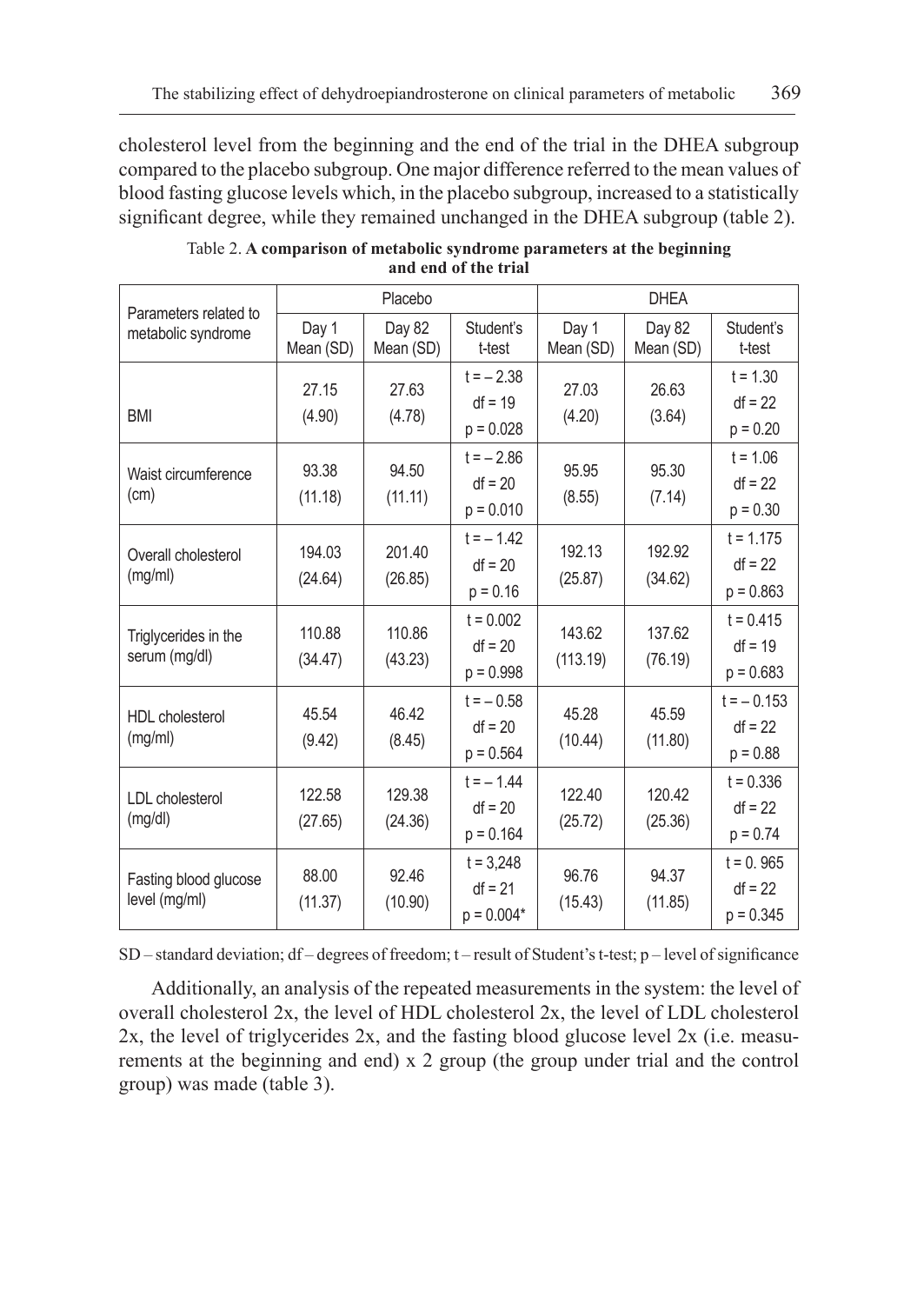Table 3. **The results of the analysis of the repeated measurements in the system: the level of overall cholesterol 2x, the level of HDL cholesterol 2x, the level of LDL cholesterol 2x, the level of triglycerides 2x, and the fasting blood glucose level 2x (i.e. measurements at the beginning and end) x2 group (the group under trial and the control group).**

| Parameters related to metabolic | Day of    | Placebo |           | <b>DHEA</b> |           | <b>ANOVA</b> |
|---------------------------------|-----------|---------|-----------|-------------|-----------|--------------|
| syndrome.                       | the study | Mean    | <b>SD</b> | Mean        | <b>SD</b> |              |
| Overall Glucose (mg/ml)         | 1         | 88.00   | 12.39     | 96.76       | 15.41     | $F = 5.7$    |
|                                 | 82        | 92.46   | 10.90     | 94.37       | 11.85     | $p = 0.021*$ |
| Overall Cholesterol (mg/ml)     | 1         | 194.03  | 24.64     | 194.13      | 25.87     | $F = 0.958$  |
|                                 | 82        | 201.40  | 26.85     | 196.97      | 31.09     | $p = 0.333$  |
| HDL Cholesterol (mg/ml)         | 1         | 45.42   | 9.42      | 45.28       | 10.44     | $F = 0.05$   |
|                                 | 82        | 46.42   | 8.45      | 45.59       | 11.80     | $p = 0.824$  |
| LDL Cholesterol (mg/ml)         | 1         | 122.58  | 27.65     | 122.40      | 25.72     | $F = 1.322$  |
|                                 | 82        | 129.38  | 24.36     | 120.42      | 25.36     | $p = 0.257$  |
| Triglycerides (mg/ml)           | 1         | 110.88  | 34.47     | 110.86      | 43.23     | $F = 0.132$  |
|                                 | 82        | 143.62  | 113.19    | 137.62      | 76.19     | $p = 0.718$  |

 $SD - standard deviation$ ;  $F - ANOVA$  result;  $p - level of significance$ 

The results did not show any simple effect or an interaction effect of statistical importance in reference to the following variables: the level of overall cholesterol, the level of HDL cholesterol, the level of LDL cholesterol, and the level of triglycerides. A statistical interaction effect was shown only for the fasting blood glucose level  $F(1.43) = 5.7$ . The mean glucose values in the placebo subgroup increased, whereas in the DHEA subgroup they decreased.

### **Discussion**

Administration of dehydroepiandrosterone had no major effects on the elements of metabolic syndrome. One can infer that DHEA supplementation resulted in a stabilizing influence on the BMI value, waist circumference, and fasting blood glucose level (the mean values of these variables in the DHEA subgroup remained stable, whereas they decreased in the placebo subgroup). Additionally, using a different statistical method, i.e. a one-way analysis of variance, it was shown that the mean fasting blood glucose levels in the DHEA subgroup slightly decreased, whereas in the placebo subgroup they increased. Nevertheless, the changes in the described parameters were slight enough to determine them as of no clinical value, and they should be treated as a preliminary result for further research.

Epidemiological trials have shown that low blood dehydroepiandrosterone levels are related to increased risk of cardiovascular diseases [38]. Increased DHEA and DHEA-S levels were related to lower concentrations of blood plasma lipoproteins,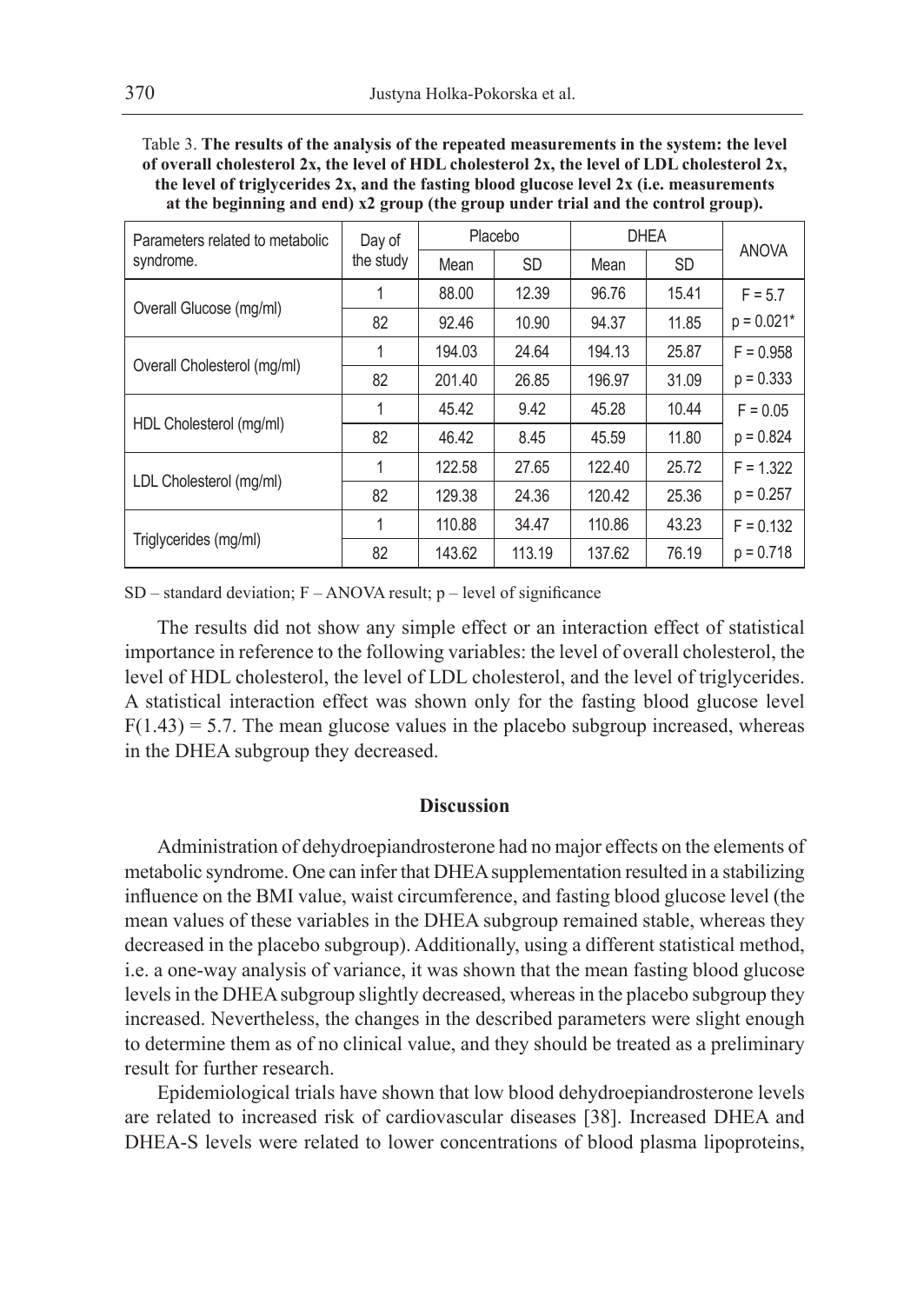especially triglycerides [36]. A number of trials of the clinical effects of DHEA supplementation have been performed in men and women of various ages. However, most of the trials that confirmed the positive effects of DHEA supplementation on the occurrence of metabolic syndrome were performed in small study groups. One placebo- -controlled trial based on larger study group, referring to a group of 39 healthy men, showed reduction in body weight, overall cholesterol level and HDL cholesterol [39]. However, the lack of a positive effect of DHEA supplementation on the lipid profile reflects the results of a majority of randomized trials, in which DHEA (25–100 mg/ day) was used in order to stabilize/enhance lipid profile values. Most randomized trials carried out on groups larger than twenty persons have not shown any between group differences in the stabilization of the lipid profile between DHEA and placebo, either in healthy men or in men diagnosed with hypercholesterolemia [40–43].

Among the above described parameters of metabolic syndrome, only fasting blood glucose level showed a statistically significant interaction. The mean glucose values increased in the placebo subgroup and decreased in the trial group. Nevertheless, the mean decrease in the glucose value was slight (not exceeding 2.5 mg/dl); thus, it had no clinical significance in the course of the twelve week observation period. Basing on the literature concerning various study populations, no conclusions can be drawn regarding the influence of dehydroepiandrosterone on glucose metabolism. In the insulin resistant group, administration of DHEA did not result in an increase in insulin sensitivity; only a tendency towards enhanced insulin sensitivity was observed [44]. In the trial carried out by Strous et al., in which an olanzapine was augmented with DHEA or placebo in a group of schizophrenic patients, a stabilization of the fasting blood glucose level in the DHEA subgroup in relation to the placebo subgroup (evaluated with a glucose tolerance examination) was observed. Nevertheless, the effects of such augmentation in relation to the lipid profile were not evaluated [45]. The results of this trial concerning the effect of dehydroepiandrosterone on glucose metabolism should also be interpreted with caution, due to the fact that a low sensitivity method was used. The evaluation of glucose metabolism was not the primary objective of our trial but solely a secondary outcome. For that reason we have focused on the assessment of the fasting blood glucose level without using more sensitive methods to evaluate glucose metabolism (i.e. glycated haemoglobin level, insulin level, and the glucose tolerance test).

No differences in the mean values of BMI or waist circumference in the DHEA subgroup were observed. In the placebo subgroup the mean BMI value and the waist circumference increased to a statistically significant degree. In both cases the differences in the mean values were not clinically important despite being statistically significant (BMI increased by 0.48 kg/m2; waist circumference increased by 1.11cm). Therefore, a stabilizing effect of the administration of DHEA on anthropometric measures of metabolic syndrome in patients treated with olanzapine can be assumed. On the basis of the existing research, no effect of administering 50 mg DHEA in order to reduce adipose tissue was observed in a group of 13 men and 17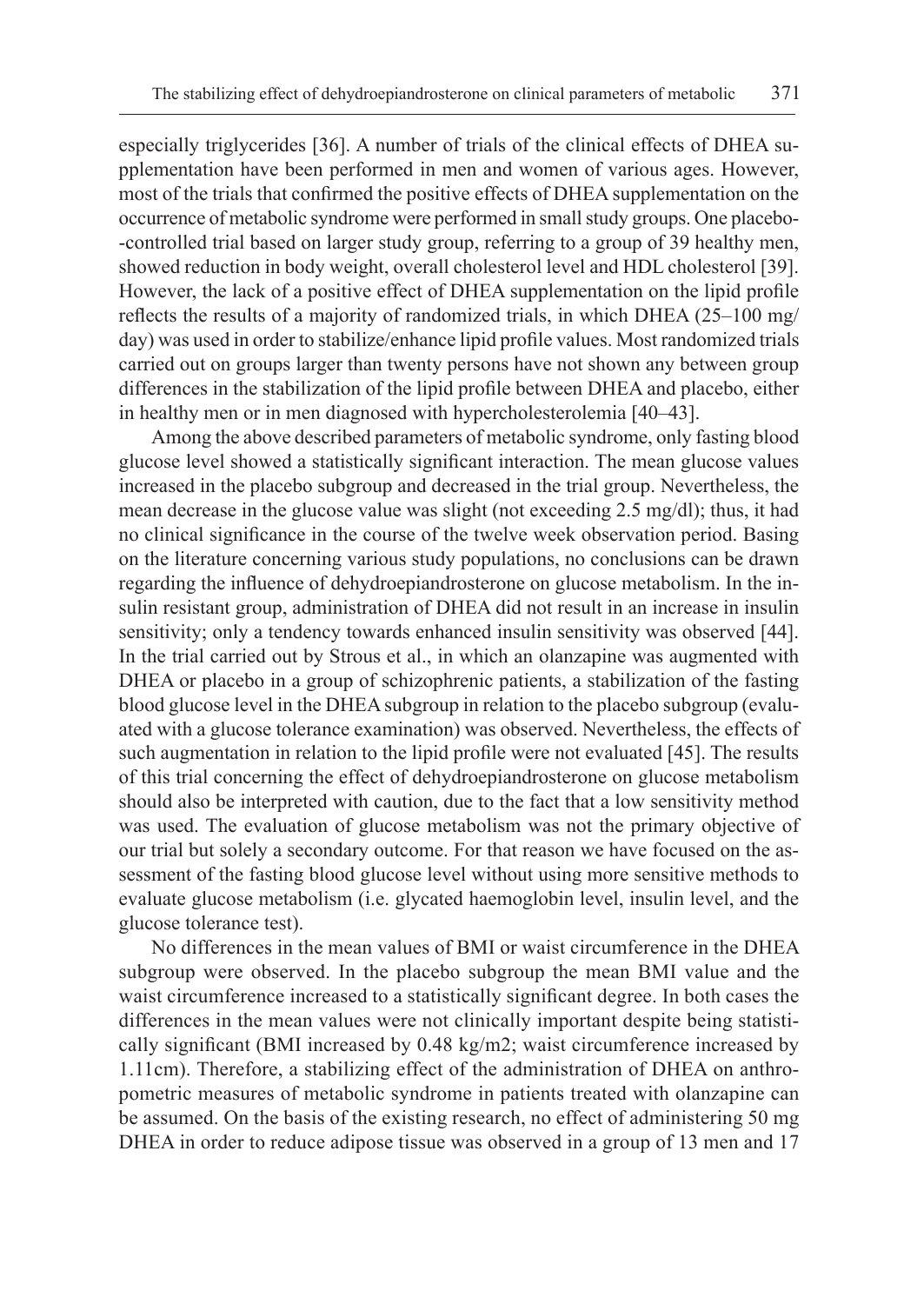women [46] or in a group of 140 men and 140 women [43]. A significant effect of dehydroepiandrosterone supplementation has only been observed in one study with a dose of 50 mg/day in 18 persons (both women and men) compared to 10 persons in control group, regarding the radiologically evaluated overall volume of the adipose tissue [47].

Despite the fact that experimental trials indicate the possibility of utilizing dehydroepiandrosterone supplementation to stabilize the appetite and reduce body weight as well as blood glucose levels (especially in diabetic animals), the results of the clinical trials do not confirm the antiatherosclerotic and insulin-like effects of this substance. To summarize the above-presented results, it must be emphasized that the trial did not confirm the occurrence of a significant clinical effect of DHEA on the level of blood plasma lipoproteins or anthropometric measures of metabolic syndrome (i.e. waist circumference and BMI). Some stabilizing effect of DHEA on anthropometric measures of metabolic syndrome and a statistically significant effect on fasting blood glucose level was observed.

Among the main limitations of our study, the relative insensitivity of the methods used to assess glucose metabolism should be mentioned. We relied only on the measurement of fasting blood glucose levels without using more sensitive methods such as measurements of glycosylated haemoglobin, insulin, or the glucose tolerance test. In addition, due to the small number of recruited patients with clinical symptoms of metabolic syndrome, we failed to restrict the selection criteria of the research group only to patients with metabolic syndrome. This would allow for a better assessment of the effects of dehydroepiandrosterone on the examined parameters of metabolic syndrome. Another limitation of the study may have been connected to the small size of the study group. This could affect the errors of inference using ANOVA experiment on only 45 patients.

#### **Conclusions**

Dehydroepiandrosterone supplementation at a dose of 100 mg in schizophrenic men treated with olanzapine in a twelve-week observation period:

- 1. Did not result in any changes in biochemical parameters related to the diagnosis of metabolic syndrome, i.e. overall cholesterol level, the level of HDL cholesterol, the level of LDL cholesterol, and triglycerides.
- 2. It resulted in a statistically significant decrease in the fasting blood glucose level.
- 3. It resulted in stabilization of anthropometric parameters related to the diagnosis of metabolic syndrome, i.e. waist circumference and BMI (the parameters remained constant in the DHEA subgroup though they increased in the placebo subgroup).

The results of this trial reflect the unclear conclusions of the literature data, among which the most important clinical advantage of dehydroepiandrosterone supplementation has been observed for anthropometric measures of metabolic syndrome (i.e. visceral obesity), especially in insulin-resistant persons. Further studies based on long term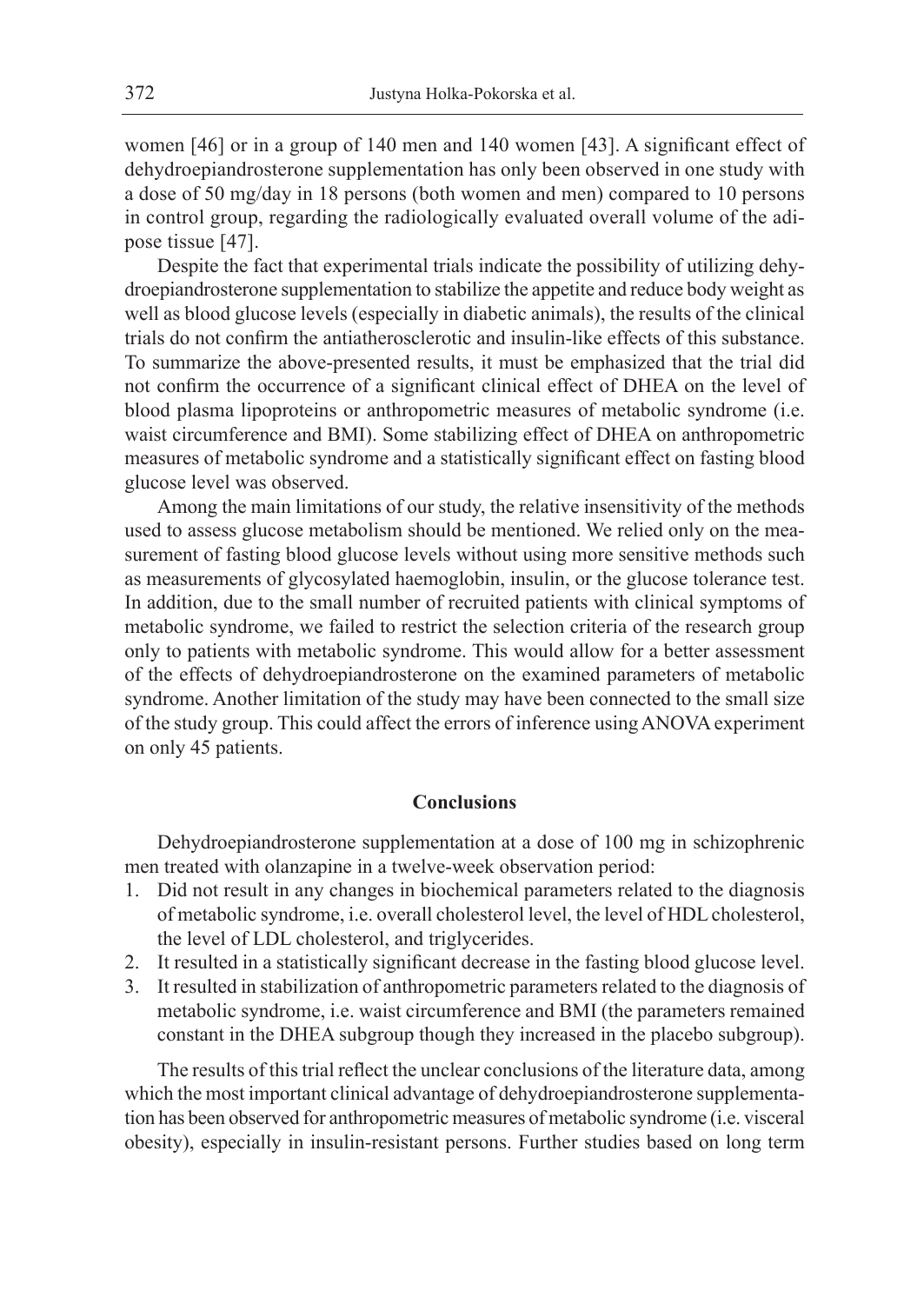observation using more sensitive tools of glucose metabolism have to be performed in order to confirm the insulin-like effects of dehydroepiandrosterone.

*Acknowledgements: The trial was financed with the financial support of the grant of Ministry of Science and Higher Education No NN 402 196335. I would like to thank LEK-AM Pharmaceutical Company Ltd. for the preparation of dehydroepiandrosterone and placebo which were used in this study.*

## **References**

- 1. International Diabetes Federation. *IDF worldwide definition of the metabolic syndrome*. https://www.idf.org/metabolic-syndrome [retrieved: 24.03.2015].
- 2. Mukherjee S, Decina P, Bocola V, Saraceni F, Scapicchio PL. *Diabetes mellitus in schizophrenic patients*. Compr. Psychiatry 1996; 37(1): 68–73.
- 3. Allison DB, Mentore JH, Heo M, Chandler LP, Cappelleri JC, Infante MC. et al. *Antipsychotic-induced weight gain: a comprehensive research synthesis*. Am. J. Psychiatry 1999; 156: 1686–1689.
- 4. Lieberman JA, Stroup TS, McEvoy JP, Schartz MS, Rosenheck RA, Perkins DO. et al. *Effectiveness of antipsychotic drugs in patients with chronic schizophrenia*. NEJM 2005; 353(12):1209–1223.
- 5. Kahn RS, Fleischhacker WW, Boter H, Davidson M, Vergouwe Y, Keet IP. et al. *Effectiveness of antipsychotic drugs in firs-episode schizophrenia and schizofreniform disorder: an open randomized clinical trial*. Lancet 2008; 371(9618): 1085–1097.
- 6. Rabe-Jabłońska J. *Zaburzenia metaboliczne w psychiatrii: próba opisu i ocena rozpowszechnienia. Raport opracowany przez Zespół Roboczy ds. Oceny ryzyka zaburzeń metabolicznych u chorych z zaburzeniami psychicznymi*. Farmakoter. Psychiatr. Neurol. 2011; 1: 12–16.
- 7. Naber D, Lambert M. *The CATIE and CUtLASS studies in schizophrenia: results and implications for clinicians*. CNS Drugs 2009; 23(8): 649–659.
- 8. Komossa K, Rummel-Kluge C, Hunger H, Schmid F, Schwarz S, Duggan L. et al. *Olanzapine versus other atypical antipsychotics for schizophrenia*. Cochrane Database Syst. Rev. 2010; 3: CD006654.
- 9. Lieberman JA, Stroup TS, McEvoy JP, Swartz MS, Rosenheck RA, Perkins DO. et al. *Clinical Antipsychotic Trials of Intervention Effectiveness (CATIE) Investigators. Effectiveness of antipsychotic drugs in patients with chronic schizophrenia*. N. Engl. J. Med. 2005; 353: 1209–1223.
- 10. Nemeroff CB. *Dosing the antipsychotic medication olanzapine*. J. Clin. Psychiatry 1997; 58: 45–49.
- 11. Henderson DC, Cagliero E, Copeland PM, Borba CP, Evins E, Hayden D. et al. *Glucose metabolism in patients with schizophrenia treated with atypical antipsychotic agents: a frequently sampled intravenous glucose tolerance test and minimal modal analysis*. Arch. Gen. Psychiatry 2005; 62: 19–28.
- 12. Kluge M, Schuld A, Himmerich H, Dalal M, Schacht A, Wehmeier PM. et al. *Clozapine and olanzapine are associated with food craving and binge eating: results from randomized double blind study*. J. Clin. Psychopharmacol. 2007; 27: 662–666.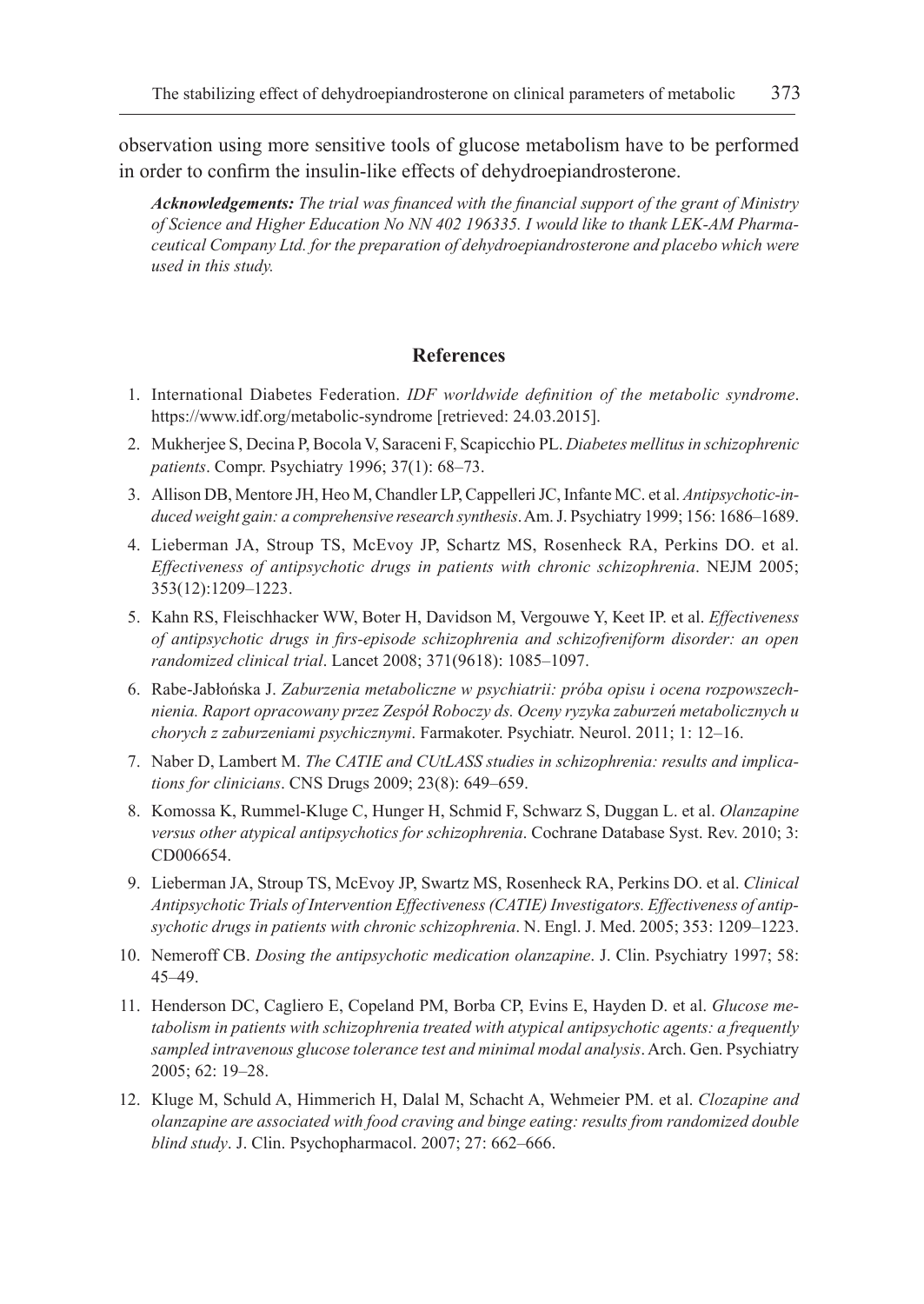- 13. Faulkner G, Cohn TA. *Pharmacologic and nonpharmacologic strategies for weight gain and metabolic disturbance in patients treated with antipsychotic medications*. Can. J. Psychiatry 2006; 51: 502–511.
- 14. Baptista T, El Fakih Y, Uzcategui E, Sandia I, Talamo E, Araujo de Baptista E. et al. *Pharmacological management of atypical antipsychotic-induced weight gain*. CNS Drugs 2008; 22: 477–495.
- 15. Maayan L, Vakhrusheva J, Corell CU. *Effectiveness of medications used to attenuate antipsychotic-related weight gain and metabolic abnormalities: a systematic review and metaanalysi*s. Neuropsychopharmacology 2010; 35: 1520–1530.
- 16. Praharaj SK, Jana AK, Goyal N, Sinha VK. *Metformin for olanzapine-induced weight gain: a systematic review and meta-analysis*. Br. J. Clin. Pharmacol. 2010; 71: 377–382.
- 17. Jarskog LF, Hamer RM, Catellier DJ, Stewart DD, Lavange L, Ray N. et al. *Metformin for weight*  loss and metabolic control in overweight outpatients with schizophrenia and schizoaffective *disorder*. Am. J. Psychiatry 2013; 170(9): 1032–1040.
- 18. Yanovsky SZ, Yanovsky JA. *Long-term drug treatment for obesity a systematic and critical review*. JAMA 2014; 311(1): 74–86.
- 19. Labrie F, Luu-The V, Belanger A, Lin S-X, Simard J, Pelletier G. et al. *Is dehydroepiandrosterone a hormone?* J. Endocrinol. 2005; 187: 169–196.
- 20. Aoki K, Sekihara H. *Effects of DHEA on diabetes mellitus*. In: Morfin R. ed. *DHEA and the brain*. London, New York: Taylor & Francis; 2002. p. 168–175.
- 21. Coleman DL, Leiter EH, Schwizer RW. *The therapeutic effects of dehydroepiandrosterone (DHEA) in diabetic mice*. Diabetes 1982; 31: 830–833.
- 22. Coleman DL. Schwizer RW, Leiter EH. *Effects of genetic background on the therapeutic effects of dehydroepiandrosterone (DHEA) in diabetes-obesity mutants and aged normal mice*. Diabetes 1984; 33(1): 26–22.
- 23. Kimura M, Tanaka S, Yamada Y, Kikuchi Y, Yamakawa T, Sekihara H. *Dehydroepiandrosterone decreases serum TNF-alfa and restores insulin sensitivity: independent effect from secondary weight reduction in genetically obese Zucker fatty rats*. Endocrinology 1998; 11: 431–438.
- 24. Mukasa K, Keneshiro M, Aoki K, Okamura J, Saito T, Satoh S. et al. *Dehydroepiandrosterone (DHEA) ameliorates the insulin sensitivity in older rats*. J. Steroid Biochem. Mol. Biol. 1998; 67: 355–358.
- 25. Pilkis SJ, Granner DK. *Molecular physiology of the regulation of hepatic gluconeogenesis and glycolysis*. Annu. Rev. Physiol. 1992; 54: 885–909.
- 26. Aoki K, Sekihara H. *Effects of DHEA on diabetes mellitus*. In: Morfin R. ed. *DHEA and the brain*. London, New York: Taylor & Francis; 2002. p. 168–175.
- 27. Medina MC, Souza LC, Caperuto LC, Anhe GF, Amanso AM, Teixeira VP. et al. *Dehydroepiandrosterone increases beta-cell mass and improves the glucose-induced insulin secretion by pancreatic islets from aged rats*. FEBS Lett. 2006; 580: 285–290.
- 28. Liu HK, Green BD, McClenaghan MH, McCluskey JT, Flatt PR. *Deleterious effects of supplementation with dehydroepiandrosterone sulphate or dexametasone on rat insulin-secreting cells under in vitro culture condition*. Biosci. Rep. 2006; 26: 31–38.
- 29. Formoso G, Chen H, Kin J, Montagnani M, Consoli A, Quon M. *Dehydroepiandrosterone mimics acute actions of insulin to Stimulate Production of Both Nitric Oxide and Endothelin 1 via Distinct Phosphatydyloinositol 3-kinase – and mitogen-activated protein kinase-dependent pathways in vascular endothelium*. Mol. Endocrinol. 2006; 20: 1153–1163.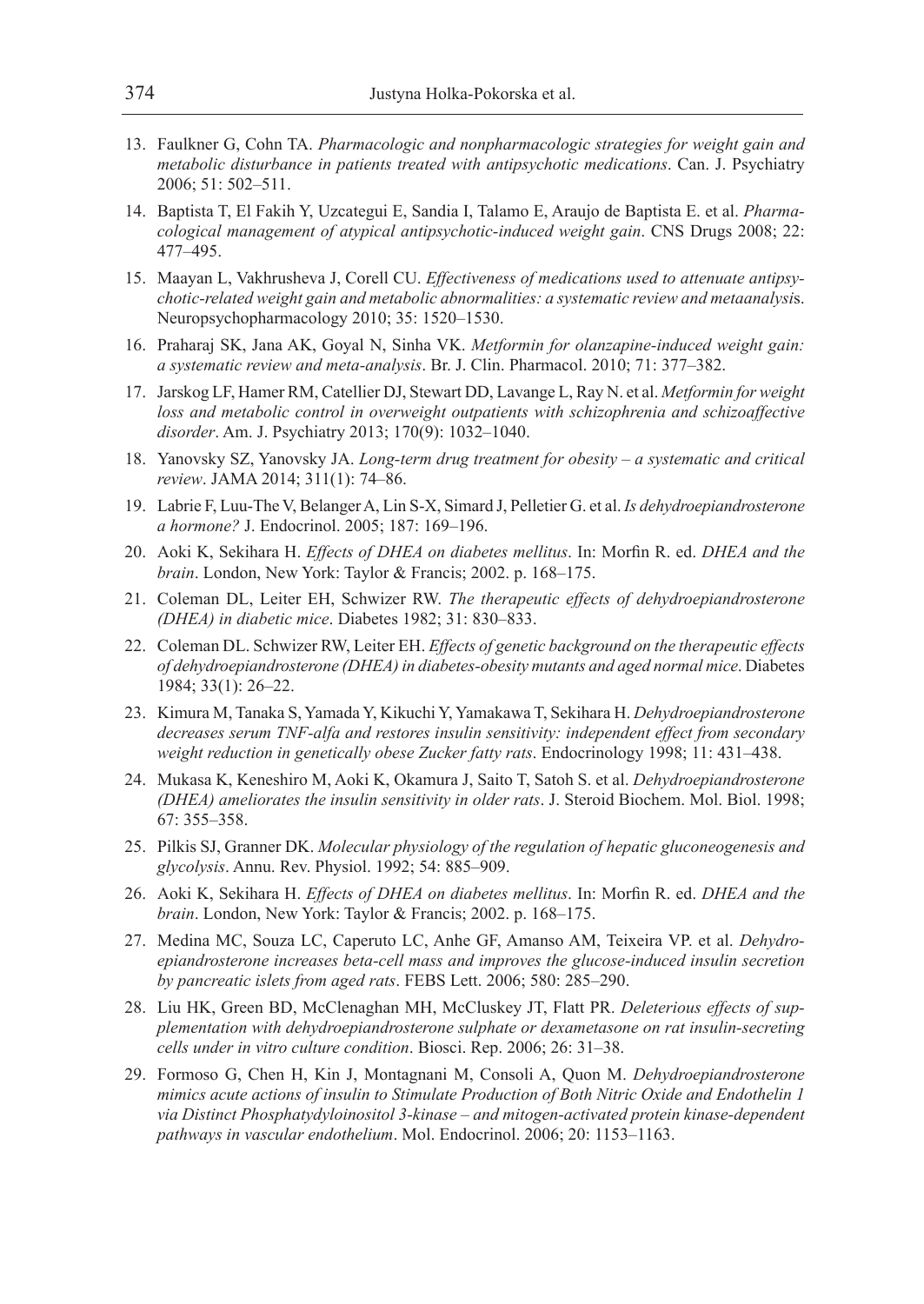- 30. Williams MR, Ling S, Dawood T, Hashimura K, Dai A, Li H. et al. *Dehydroepiandrosterone inhibits human vascular smooth muscle cell proliferaton independent of Ars and Ers*. J. Clin. Endocrinol. Metab. 2002; 87: 176–181.
- 31. Cheng H, Hu X, Ruan Q. *Dehydroepiandrosterone anti-atherogenesis effect is not via its conversion to estrogen*. Acta Pharmacol. Sin. 2009; 30(1): 42–53.
- 32. Rice SP, Zhang L, Grennan-Jones F, Agrawal N, Lewis MD, Rees DA. et al. *Dehydroepiandrosterone (DHEA) treatment in vitro inhibits adipogenesis in human omental but not subcutaneous adipose tissue*. Mol. Cell. Endocrinol. 2010; 320(1–2): 51–57.
- 33. Gray A, Feldman HA, McKinlay JB, Longcope C. *Age, disease, and changing sex hormone levels in middle-aged men: results of the Massachusetts Male Aging Study*. J. Clin. Endocrinol. Metab. 1991; 73: 1016–1025.
- 34. Ohlsson C, Labrie F, Barrett-Connor E, Karlsson MK, Ljunggren O, Valdenput L. et al. *Low serum levels of dehydroepiandrosterone sulfate predict all-cause and cardiovascular mortality in elderly Swedish men*. J. Clin. Metab. 2010; 95: 4406–4414.
- 35. Haring R, Volzke H, Felix SB, Schipf S, Dorr M, Rosskopf D. et al. *Prediction of metabolic syndrome by low serum testosterone levels in men. Results from the study of health in Pomerania*. Diabetes 2009; 58(9): 2027–2031.
- 36. Tchernof A, Labrie F. *Dehydroepiandrosterone, obesity and cardiovascular disease risk: a review of human studies*. Eur. J. Endocrinol. 2004; 151: 1–14.
- 37. Saruc M, Yuceyar H, Ayhan S, Turkel N, Tuzcuoglu J, Can M. *The association of dehydroepiandrosterone, obesity, waist-hip ratio and insulin resistance with fatty liver in postmenopausal women – a hyperinsulinemic euglycemic insulin clamp study*. Hepatogastroenterology 2003; 50(51): 771–774.
- 38. Philips AC, Carrol D, Gale CR, Lord JM, Arlt W, Batty GD. *Cortisol, DHEA-S, their ratio and the metabolic syndrome: evidence from the Vietnam Experience Study*. Eur. J. Endocrinol. 2010; 162(5): 919–923.
- 39. Flynn MA, Weaver-Osterholtz D, Sharpe-Timms KL, Allen S, Krause G. *Dehydroepiandrosterone replacement in aging humans*. J. Clin. Endocrinol. Metabol. 1999; 84: 1527–1533.
- 40. Kawano H, Yasue H, Kitagawa A, Hirai N, Yoshida T, Soejima H. et al. *Dehydroepiandrosterone supplementation improves endothelial function and insulin sensitivity in men*. J. Clin. Endocrinol. Metabol. 2003; 88: 3190–3195.
- 41. Arlt W, Callies F, Koehler I, van Vlijmen JC, Fassnacht M, Strasburger CJ. et al. *Dehydroepiandrosterone supplementation in healthy men with an age-related decline of dehydroepiandrosterone secretion*. J. Clin. Endocrinol. Metabol. 2001; 86: 4686–4692.
- 42. Morales AJ, Nolan JJ, Nelson JC, Yen SSC. *Effects of replacement dose of dehydroepiandrosterone in men and women of advancing age*. J. Clin. Endocrinol. Metabol. 1994; 78: 1360–1367.
- 43. Percheron G, Hogrel JY, Denot-Ledunois S, Favet G, Forette F, Baulieu EE. et al. *Effect of 1-year oral administration of dehydroepiandrosterone to 60 – to 80-years old individuals on muscle function and cross sectional area: a double-blind placebo-controlled study*. Arch. Intern Med. 2003; 163: 720–727.
- 44. Talaei A, Amini M, Siavash M, Zare M. *The effects of dehydroepiandrosterone on insulin resistance in patients with impaired glucose tolerance*. Hormones (Athens) 2010; 9(4): 326–331.
- 45. Strous RD, Stryjer R, Maayan R, Gal G, Viglin D, Katz E. et al. *Analysis of clinical symptomatology, extrapyramidal symptoms and neurocognitive dysfunction following dehydroepiandrosterone*